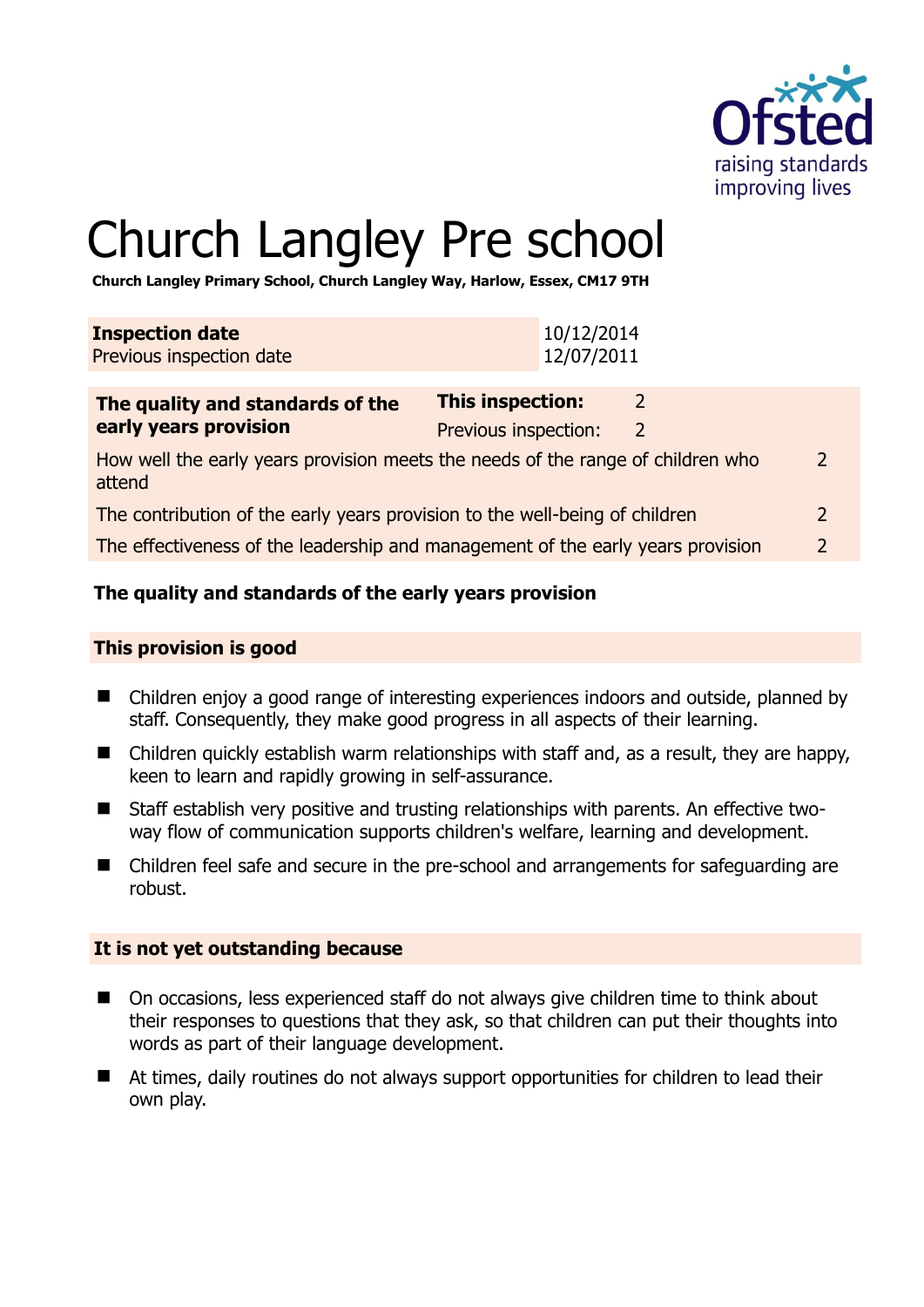### **Information about this inspection**

Inspections of registered early years provision are:

- scheduled at least once in every inspection cycle the current cycle ends on 31 July 2016
- scheduled more frequently where Ofsted identifies a need to do so, for example where provision was previously judged inadequate
- **•** brought forward in the inspection cycle where Ofsted has received information that suggests the provision may not be meeting the legal requirements of the Early Years Foundation Stage or where assessment of the provision identifies a need for early inspection
- **•** prioritised where we have received information that the provision is not meeting the requirements of the Early Years Foundation Stage and which suggests children may not be safe
- scheduled at the completion of an investigation into failure to comply with the requirements of the Early Years Foundation Stage.

The provision is also registered on the voluntary and compulsory parts of the Childcare Register. This report includes a judgment about compliance with the requirements of that register.

#### **Inspection activities**

- The inspector observed activities in the pre-school and talked with the staff.
- The inspector and manager undertook a joint observation of a teaching activity.

The inspector looked at children's assessment records, planning documentation,

- evidence of suitability of staff and a range of other documentation, including the safeguarding procedures.
- $\blacksquare$  The inspector took account of the views of parents spoken to on the day.
- The inspector reviewed the provider's self-evaluation form.

#### **Inspector**

Clair Stockings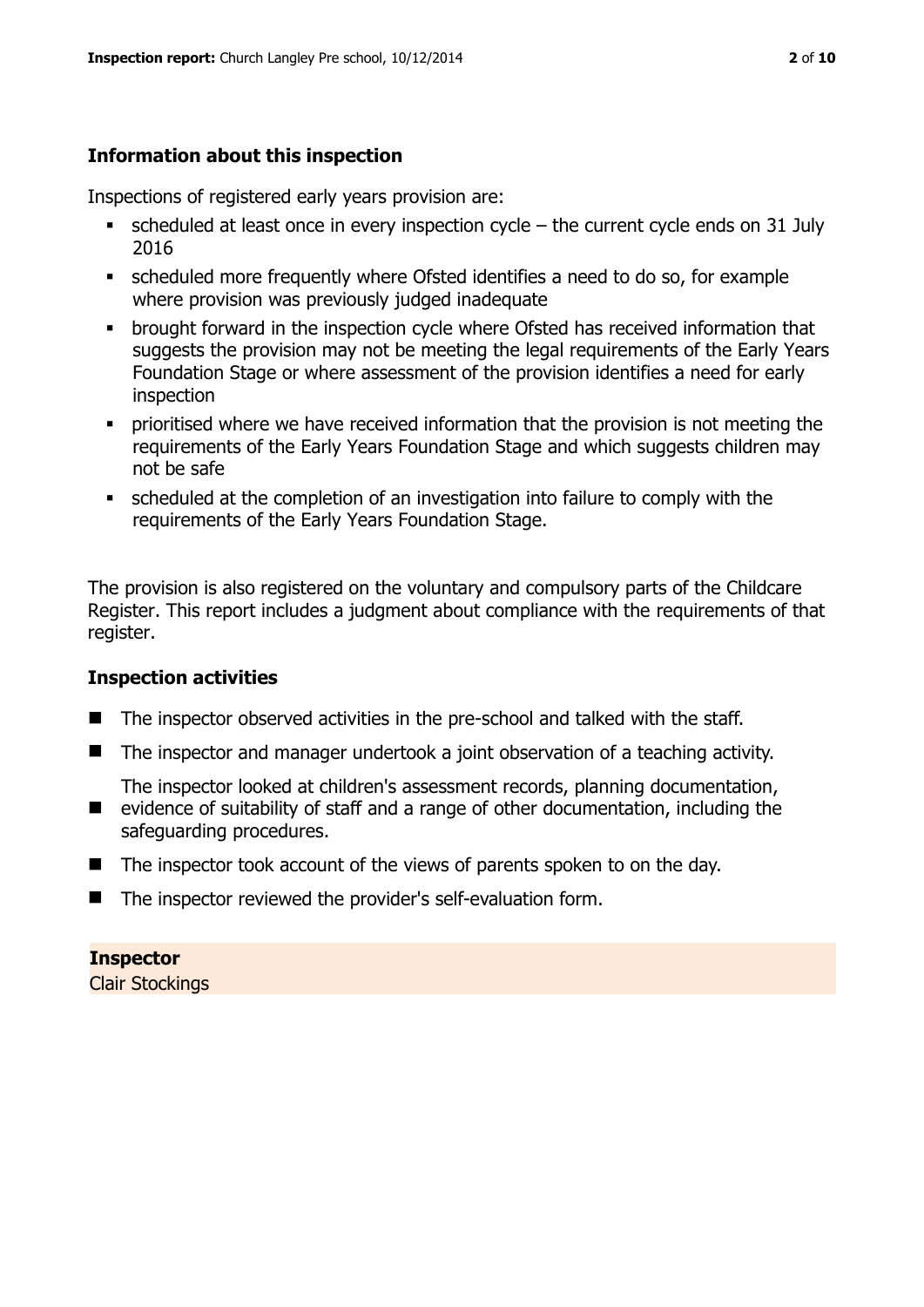# **Full report**

#### **Information about the setting**

Church Langley Pre school was registered in 2004 and is on the Early Years Register and the compulsory and voluntary parts of the Childcare Register. It operates from premises in the grounds of Church Langley Primary School in Harlow. There is an enclosed area available for outdoor play. The pre-school opens Monday to Friday during term time only. Sessions are from 9am until 12noon and from 12.30pm until 3.30pm, with an optional lunch club until 1pm on Fridays. Children attend for a variety of sessions. The pre-school provides funded early education for two-, three- and four-year-olds. There are 51 children on roll in the early years age group. The pre-school supports children who speak English as an additional language and children with special educational needs and/or disabilities. The pre-school employs nine members of staff, eight of whom hold appropriate early years qualifications at level 3 and above.

#### **What the setting needs to do to improve further**

#### **To further improve the quality of the early years provision the provider should:**

- $\blacksquare$  enhance teaching strategies so that all staff consistently give children thinking time to put their thoughts into words, to further support their language development
- review the organisation of routines, such as group activities, so that children's opportunities for sustained play are further encouraged.

#### **Inspection judgements**

#### **How well the early years provision meets the needs of the range of children who attend**

Children receive a warm and friendly welcome to the pre-school. They enjoy a wide range of well-resourced activities that support and promote their continued learning and effectively meet their needs. Staff know children extremely well because they take time to meet them and their parents, gathering information that helps children settle quickly. Children's learning journals show good observations linked to the seven areas of learning. Staff use these observations to track children's progress effectively and highlight areas where children could benefit from additional support. Assessments are precise and robust and children's individual next steps inform planning. This ensures that staff meet all children's needs and support them to make sustained progress over time. Staff have daily discussions with parents to provide them with informative feedback about their children's daily activities, learning and progress. They encourage parents to share their comments about their child's learning at home and to contribute comments to their child's learning journal. This approach is successful in engaging parents in their children's early education.

The pre-school is well organised so that children can make good choices to support their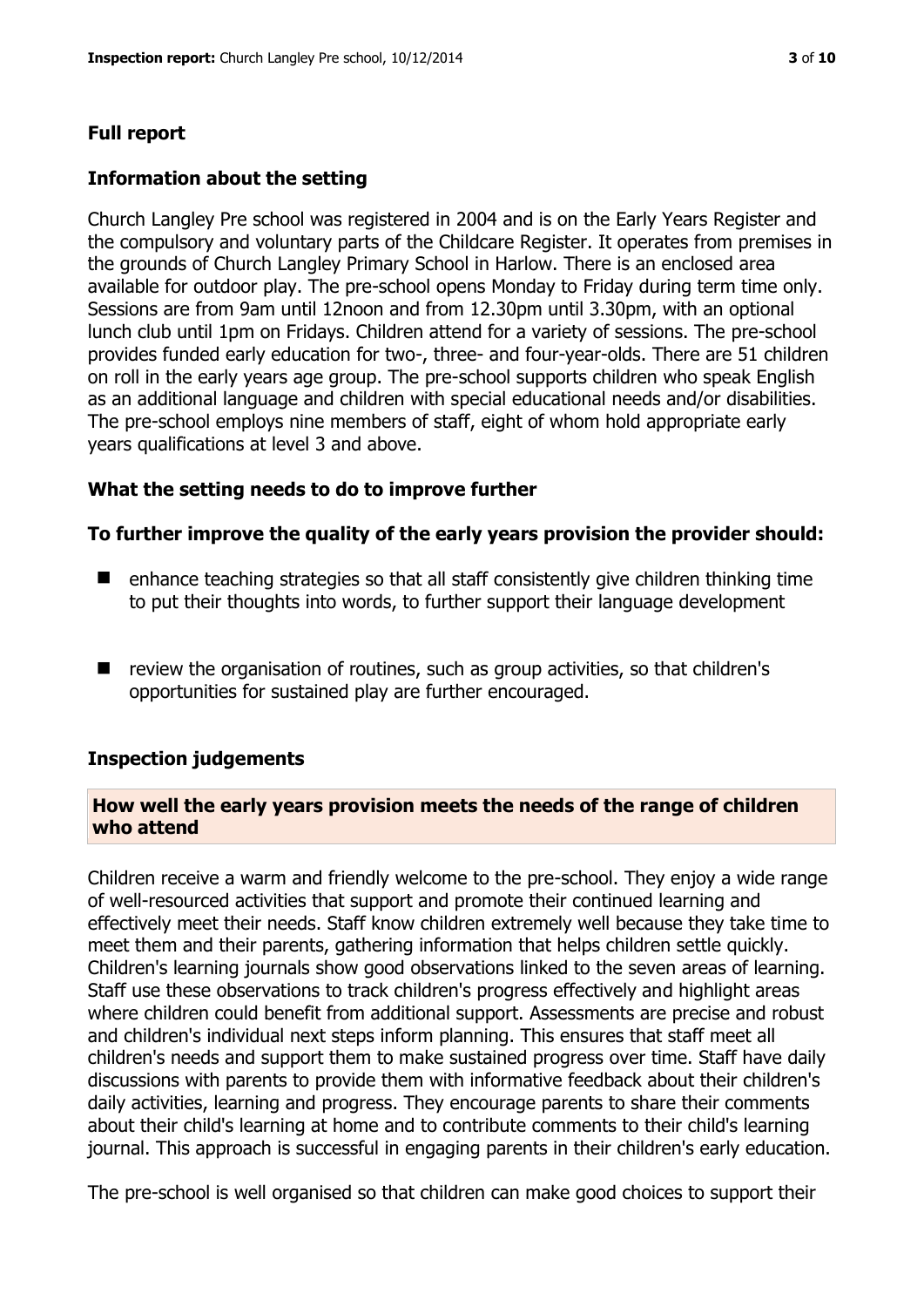interests and play. For instance, children enjoy using the wide range of resources in the role-play area. This supports them to develop their imagination and creativity. Children enjoy both leading their own play and taking part in activities guided by adults. Staff interactions with children are strong. They talk to children and use open-ended questioning to extend their communication and language. However, on occasions, less experienced staff pose questions but do not wait for the children's response, which hampers children's time to think about their reply. Children enjoy looking at books on their own or having stories read to them by staff, establishing children's interest in reading for pleasure. Encouraged by attentive staff, children excitedly use writing resources to practise their early writing skills.

Staff skilfully extend children's learning as they introduce simple mathematical concepts of shape and size. For example, while playing with dough, staff encourage children to talk about the colour, shape and size of the models they are making. As a result, children enhance their early mathematical skills and develop positive dispositions for learning. Supported by attentive staff, children enjoy designing a Christmas decoration, developing their individual creativity. Outdoors, children clearly enjoy using a wide range of resources which cover the seven areas of learning. For example, children access a varied range of wheeled toys and play equipment that support their developing physical skills. While outdoors, staff support children to safely take risks and explore through play, with learning extended through playful teaching. Consequently, all children, including those who speak English as an additional language and those with special educational needs and/or disabilities, are gaining skills which help prepare them for their next stage of learning.

# **The contribution of the early years provision to the well-being of children**

Children share warm relationships with the approachable and friendly staff. New starters settle quickly into the pre-school as staff take account of information about individual children's care needs obtained from parents. A key-person system is in place to help children build relationships with their special member of staff. This effectively supports children's emotional needs and encourages their motivation to learn. Children demonstrate a positive approach to learning, supported by the cheerful interactions of the staff team caring for them. However, at times, the routines of the pre-school are not sufficiently flexible to fully support opportunities for children to lead their own play. For example, staff interrupt children's play mid-session for an adult-led group story time. Consequently, children are not always given sufficient time to develop their own ideas and become fully engaged in their play.

Staff support children's emerging understanding of the importance of a healthy lifestyle that involves physical exercise and a healthy diet. Children benefit from regular fresh air and exercise during outdoor play. All children are learning about the need for good hygiene practices as they routinely wash hands before touching food and after visiting the toilet. As a result, children achieve some independence in hygiene and managing their personal care. Staff offer a range of healthy snacks, including fruit and vegetables, and talk about the nutritional benefits of eating these. Children's individual dietary requirements are met. At snack time, children and staff sit together and are very sociable. They talk to each other and share experiences. Staff use this opportunity to encourage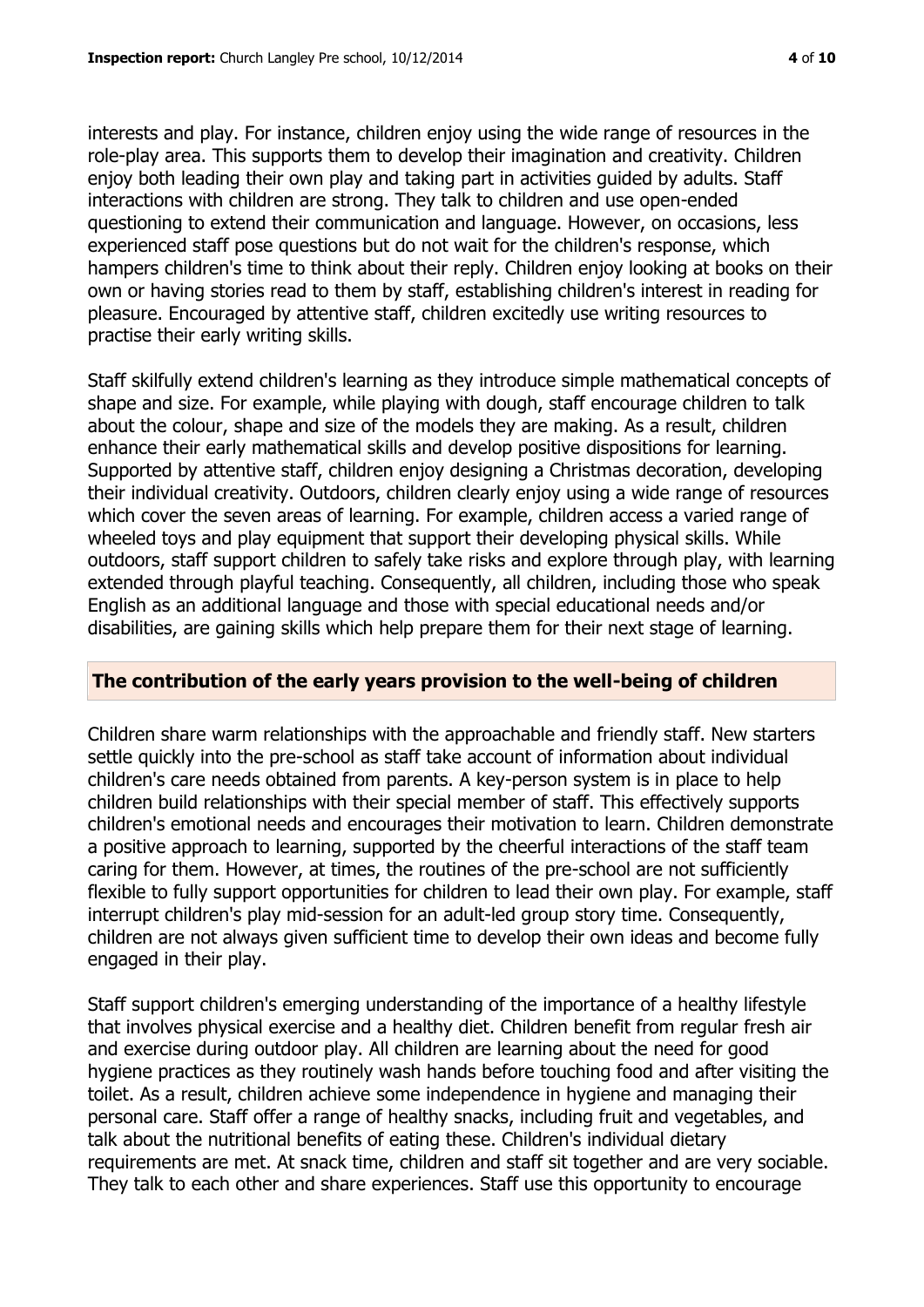talk about the morning, what the children have done and what they are going to do after pre-school. In this way, staff extend children's interests and encourage them to listen to each other and form opinions.

Children learn about the needs and feelings of others through sharing, taking turns and helping others. Their behaviour is generally good, as the staff share consistent expectations and act as effective role models themselves. Children willingly take on responsibility, for example, tidying away equipment before moving indoors. The pre-school is comfortable and children move freely and safely in their environment because staff take appropriate steps to ensure that hazards are kept to a minimum. Gentle reminders from staff help children to understand about keeping themselves safe as they play and use a variety of equipment. Complying with these expectations means children enjoy their preschool experiences and have some emerging skills to underpin their eventual move to school.

#### **The effectiveness of the leadership and management of the early years provision**

The provider has a good understanding of the safeguarding and welfare requirements of the Early Years Foundation Stage. Procedures for safeguarding children are good as staff understand their responsibilities and are fully aware of the procedure to follow should they have a concern. Robust vetting procedures check staff's suitability to work with children. In addition, induction procedures support their developing knowledge of the setting's policies and procedures. Staff understand their responsibilities to provide safe play environments for children. Children play in a secure, safe environment where staff complete daily safety checks and regularly review risk assessments to promote their welfare.

The manager and staff team demonstrate a commitment to the continual development of the whole provision and continue to identify priorities for improvement. The staff team are dedicated to their roles and demonstrate a genuine interest in improving children's outcomes. They understand their responsibility to promote the learning and development of all children, which means that children are consistently provided with a range of experiences to meet their needs. The manager monitors staff performance, both informally through working alongside the staff and more formally through annual appraisals. Staff are supported to attend some relevant courses and gain additional qualifications. The manager uses regular staff meetings to discuss and share any ideas and practice issues to further promote effective outcomes for children.

Partnerships with parents and carers are a clear strength of the pre-school. Parents warmly praise the caring and friendly staff team and the progress their children are making. They receive good levels of information about their child and are actively encouraged to be involved in their progress. Parents' views and opinions are sought and incorporated into the routine and planning so that the individual needs of children are fully met. Effective relationships with other professionals and external agencies are established so that children's needs are supported and help them to make progress. Staff promote good links with other early years providers, which further aids children's progress and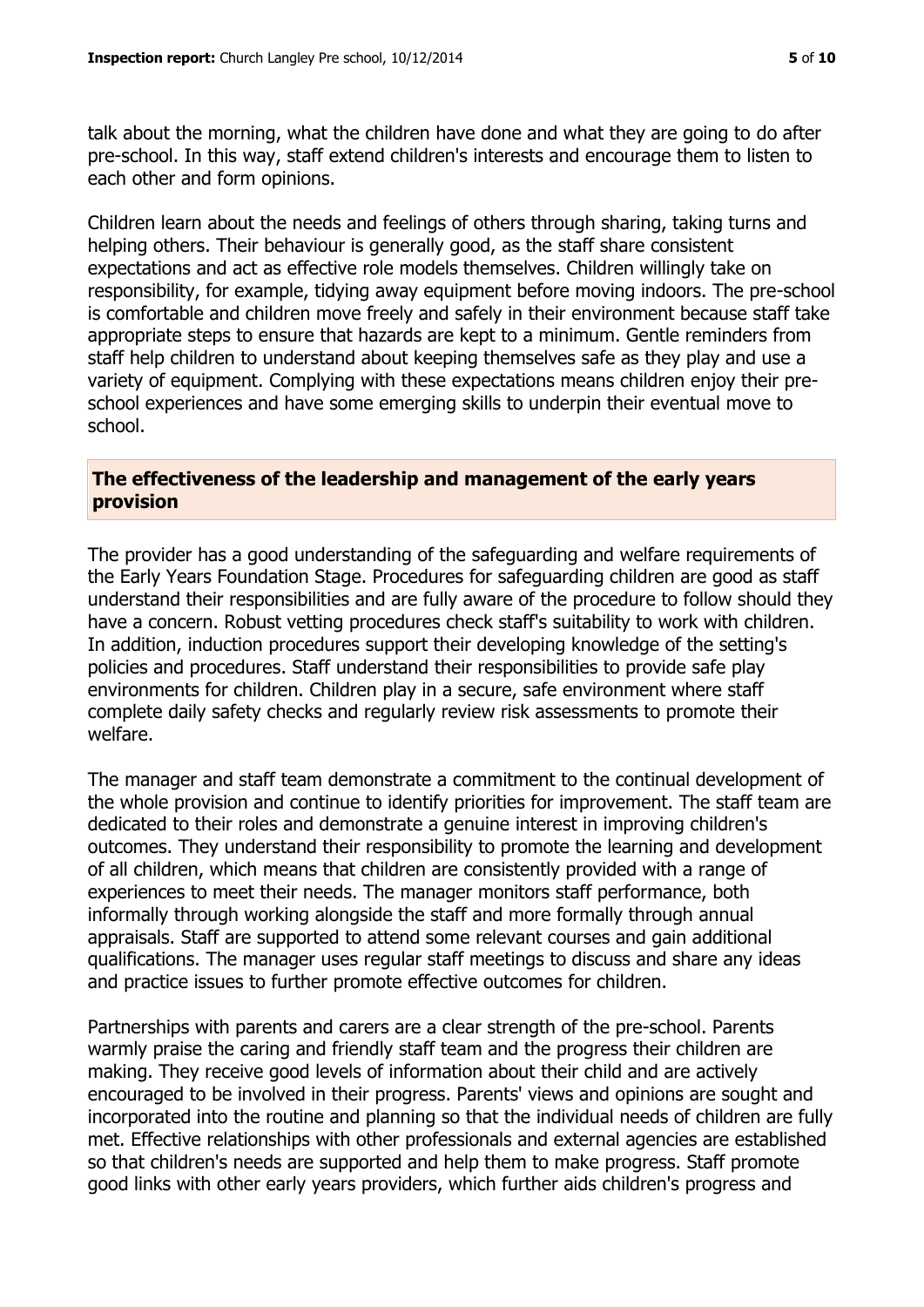development. Information sharing is effective and this eases children's move to other settings or on to school.

# **The Childcare Register**

| The requirements for the compulsory part of the Childcare Register are | Met |
|------------------------------------------------------------------------|-----|
| The requirements for the voluntary part of the Childcare Register are  | Met |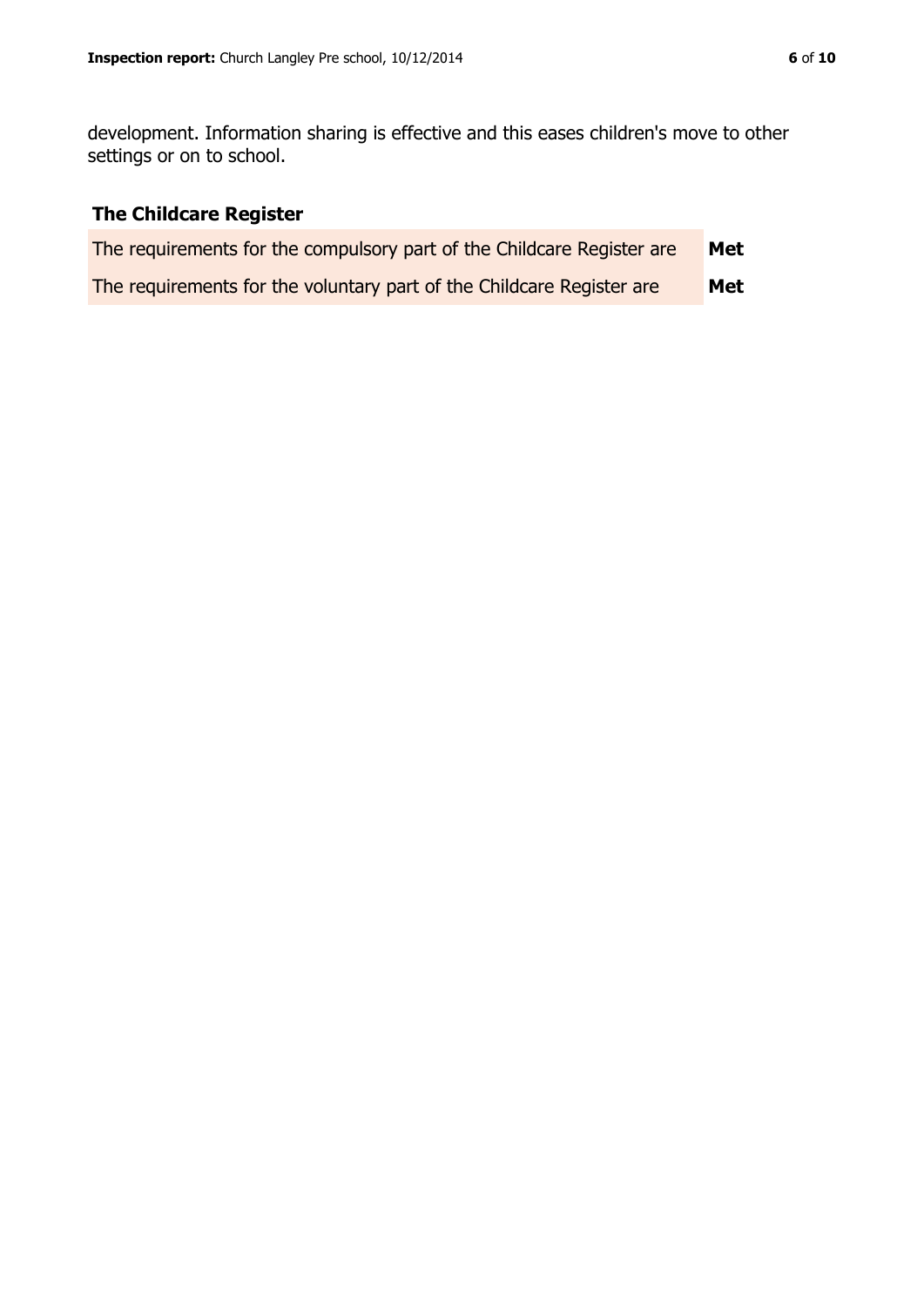# **What inspection judgements mean**

# **Registered early years provision**

| <b>Grade</b> | <b>Judgement</b>        | <b>Description</b>                                                                                                                                                                                                                                                                                                                                                                                |
|--------------|-------------------------|---------------------------------------------------------------------------------------------------------------------------------------------------------------------------------------------------------------------------------------------------------------------------------------------------------------------------------------------------------------------------------------------------|
| Grade 1      | Outstanding             | Outstanding provision is highly effective in meeting the needs<br>of all children exceptionally well. This ensures that children are<br>very well prepared for the next stage of their learning.                                                                                                                                                                                                  |
| Grade 2      | Good                    | Good provision is effective in delivering provision that meets<br>the needs of all children well. This ensures children are ready<br>for the next stage of their learning.                                                                                                                                                                                                                        |
| Grade 3      | Requires<br>improvement | The provision is not giving children a good standard of early<br>years education and/or there are minor breaches of the<br>safeguarding and welfare requirements of the Early Years<br>Foundation Stage. We re-inspect nurseries and pre-schools<br>judged as requires improvement within 12 months of the date<br>of inspection.                                                                 |
| Grade 4      | Inadequate              | Provision that is inadequate requires significant improvement<br>and/or enforcement action. The provision is failing to give<br>children an acceptable standard of early years education and/or<br>is not meeting the safeguarding and welfare requirements of<br>the Early Years Foundation Stage. It will be monitored and<br>inspected again within six months of the date of this inspection. |
| Met          |                         | There were no children present at the time of the inspection.<br>The inspection judgement is that the provider continues to<br>meet the requirements for registration.                                                                                                                                                                                                                            |
| Not met      |                         | There were no children present at the time of the inspection.<br>The inspection judgement is that the provider does not meet<br>the requirements for registration.                                                                                                                                                                                                                                |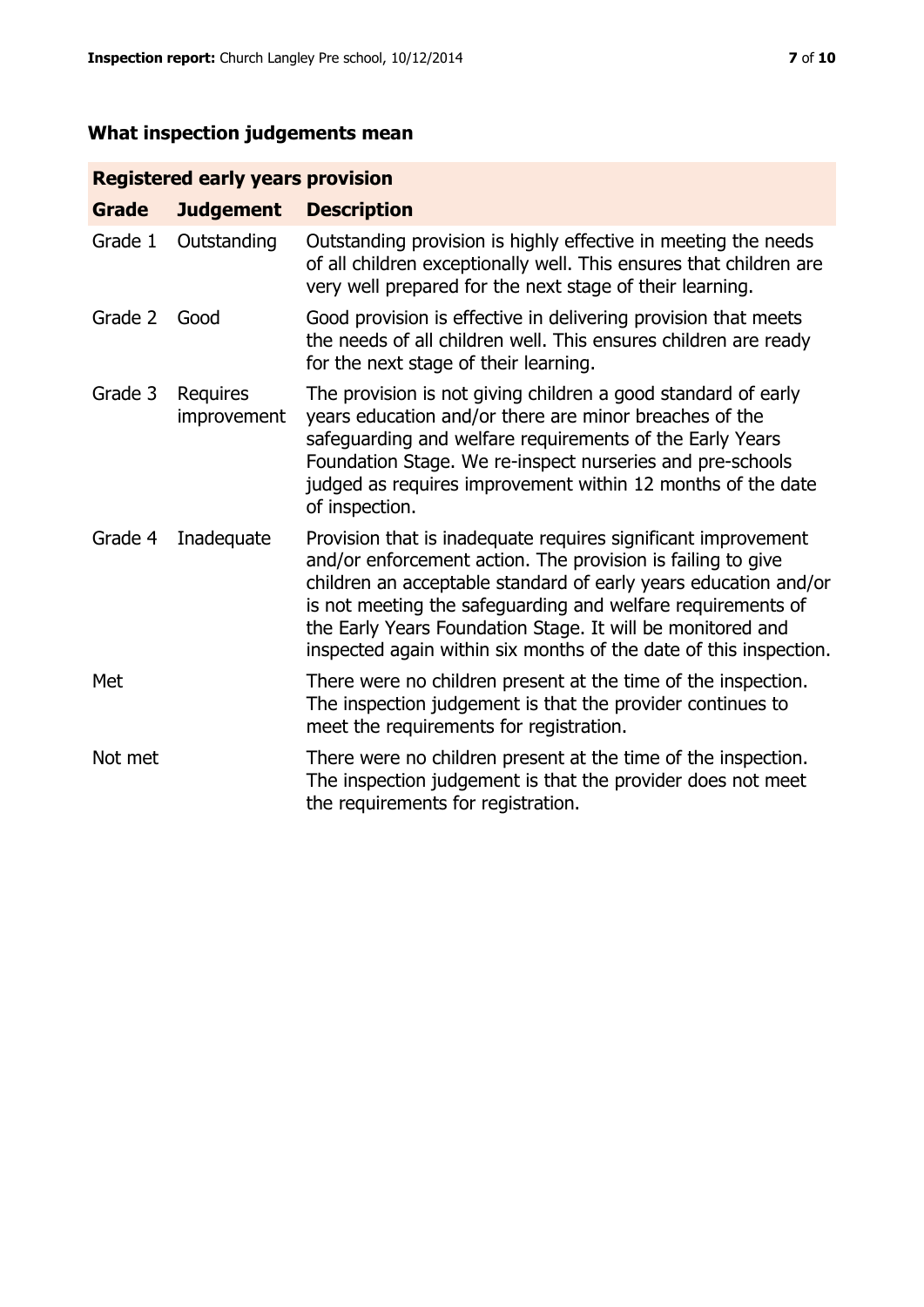#### **Inspection**

This inspection was carried out by Ofsted under sections 49 and 50 of the Childcare Act 2006 on the quality and standards of provision that is registered on the Early Years Register. The registered person must ensure that this provision complies with the statutory framework for children's learning, development and care, known as the Early Years Foundation Stage.

#### **Setting details**

| Unique reference number       | EY296210                 |
|-------------------------------|--------------------------|
| <b>Local authority</b>        | <b>Essex</b>             |
| <b>Inspection number</b>      | 872960                   |
| <b>Type of provision</b>      |                          |
| <b>Registration category</b>  | Childcare - Non-Domestic |
| <b>Age range of children</b>  | $0 - 17$                 |
| <b>Total number of places</b> | 40                       |
| Number of children on roll    | 51                       |
| <b>Name of provider</b>       | Karen June Cavalier      |
| Date of previous inspection   | 12/07/2011               |
| <b>Telephone number</b>       | 07840 957 111            |

Any complaints about the inspection or the report should be made following the procedures set out in the guidance *'Complaints procedure: raising concerns and making complaints* about Ofsted', which is available from Ofsted's website: www.ofsted.gov.uk. If you would like Ofsted to send you a copy of the guidance, please telephone 0300 123 4234, or email enquiries@ofsted.gov.uk.

# **Type of provision**

For the purposes of this inspection the following definitions apply:

Full-time provision is that which operates for more than three hours. These are usually known as nurseries, nursery schools and pre-schools and must deliver the Early Years Foundation Stage. They are registered on the Early Years Register and pay the higher fee for registration.

Sessional provision operates for more than two hours but does not exceed three hours in any one day. These are usually known as pre-schools, kindergartens or nursery schools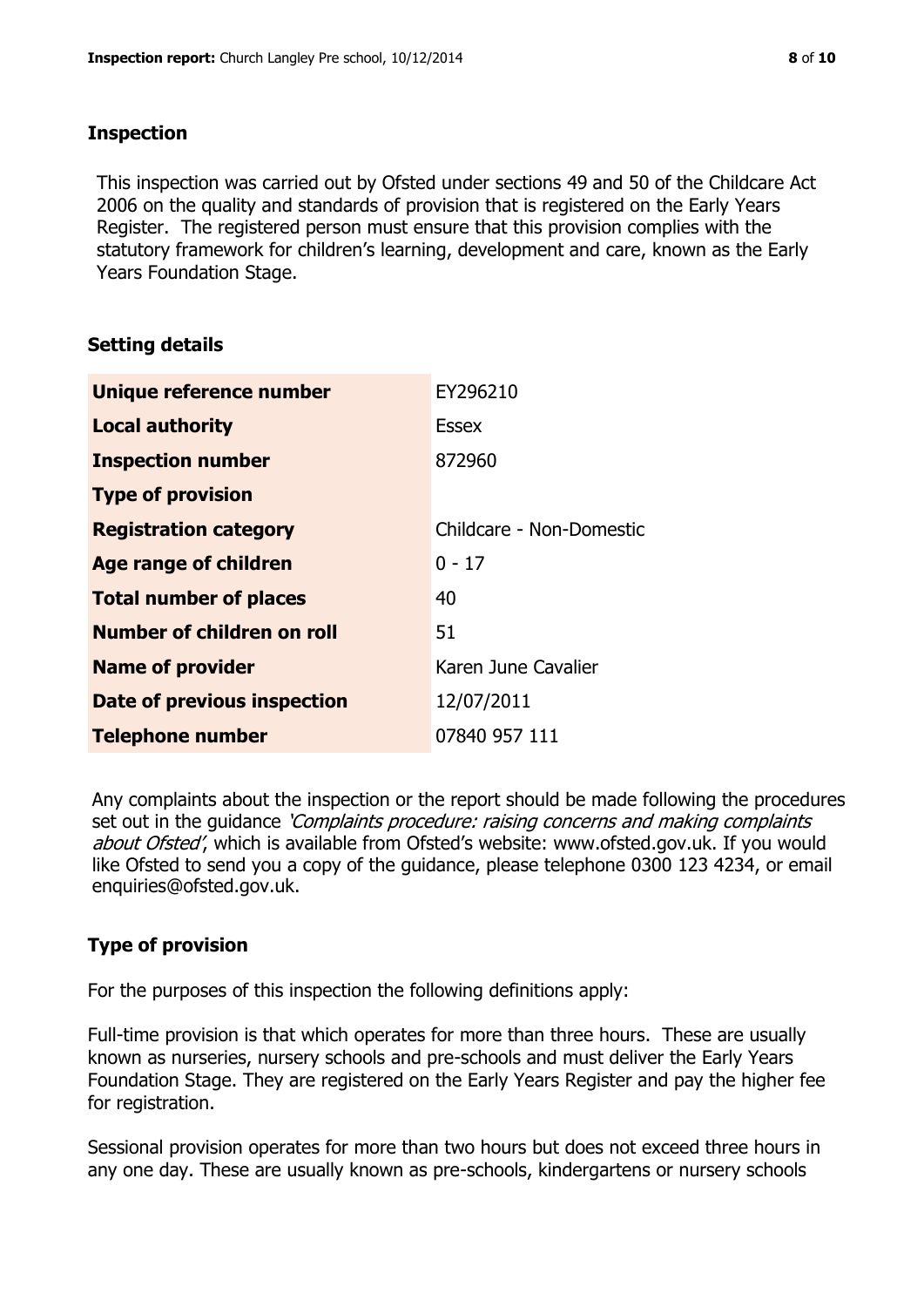and must deliver the Early Years Foundation Stage. They are registered on the Early Years Register and pay the lower fee for registration.

Childminders care for one or more children where individual children attend for a period of more than two hours in any one day. They operate from domestic premises, which are usually the childminder's own home. They are registered on the Early Years Register and must deliver the Early Years Foundation Stage.

Out of school provision may be sessional or full-time provision and is delivered before or after school and/or in the summer holidays. They are registered on the Early Years Register and must deliver the Early Years Foundation Stage. Where children receive their Early Years Foundation Stage in school these providers do not have to deliver the learning and development requirements in full but should complement the experiences children receive in school.